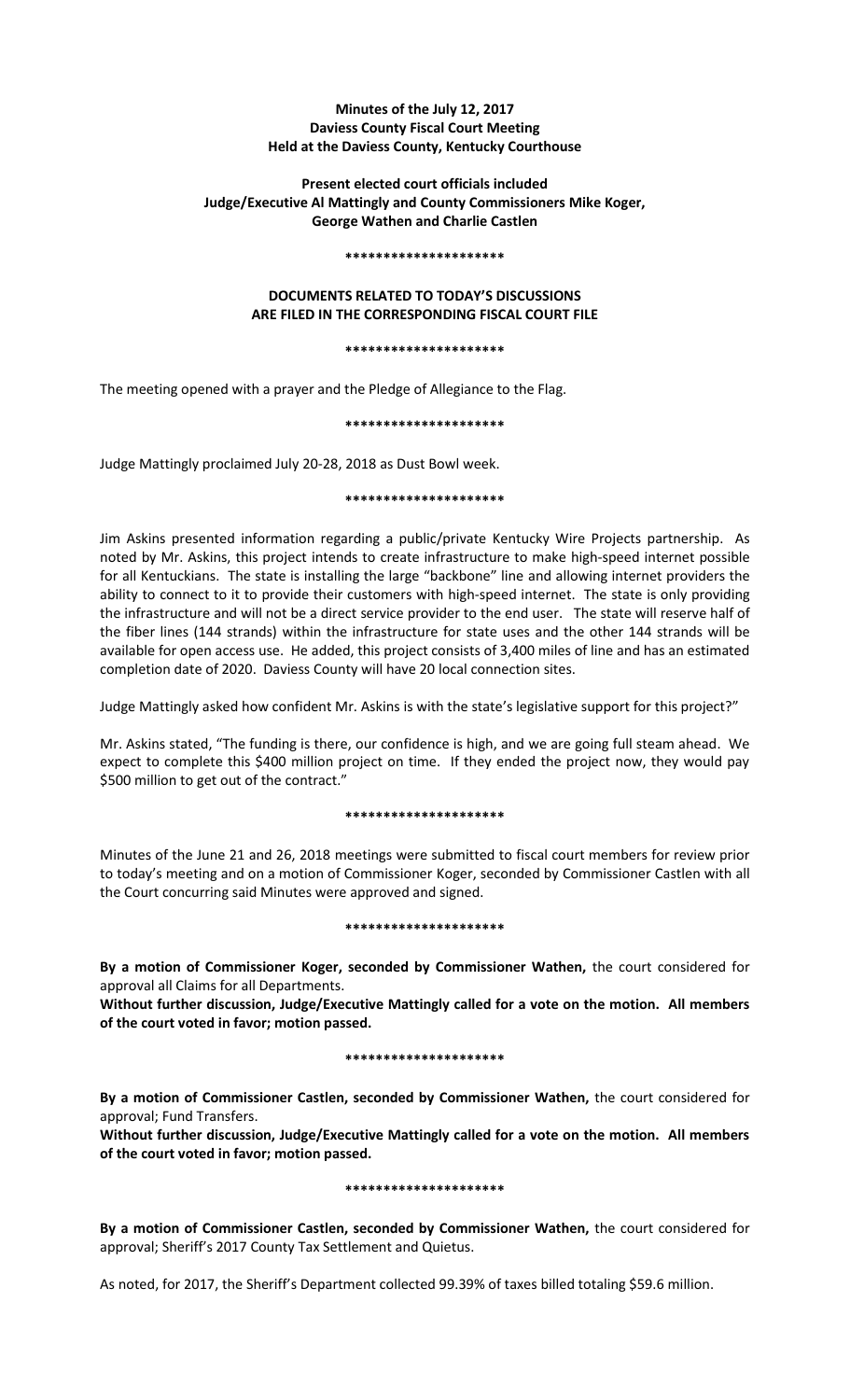**Without further discussion, Judge/Executive Mattingly called for a vote on the motion. All members of the court voted in favor; motion passed.** 

### **\*\*\*\*\*\*\*\*\*\*\*\*\*\*\*\*\*\*\*\*\***

**By a motion of Commissioner Wathen, seconded by Commissioner Castlen,** the court considered for approval; County Clerk's Claim for Calculations of Motor Vehicle and Boat Bills 2018. **Without further discussion, Judge/Executive Mattingly called for a vote on the motion. All members of the court voted in favor; motion passed.** 

#### **\*\*\*\*\*\*\*\*\*\*\*\*\*\*\*\*\*\*\*\*\***

**By a motion of Commissioner Wathen, seconded by Commissioner Koger,** the court considered for approval; Apply for a \$20,000 Pet Smart's Spay/Neuter Grant.

**Without further discussion, Judge/Executive Mattingly called for a vote on the motion. All members of the court voted in favor; motion passed.** 

#### **\*\*\*\*\*\*\*\*\*\*\*\*\*\*\*\*\*\*\*\*\***

**By a motion of Commissioner Koger, seconded by Commissioner Wathen,** the court considered for approval; County Road Aid Agreement and **Resolution 10-2018** regarding the same. **Without further discussion, Judge/Executive Mattingly called for a vote on the motion. All members of the court voted in favor; motion passed.** 

#### **\*\*\*\*\*\*\*\*\*\*\*\*\*\*\*\*\*\*\*\*\***

**By a motion of Commissioner Koger, seconded by Commissioner Wathen,** the court considered for approval; MOA with St. Benedict's Homeless Shelter Regarding White Flag Events.

Last year, the court approved a similar MOA with St. Benedict's. However, since the prior winter included a much higher than normal number of qualifying events, Judge Mattinlgy is asking to change the MOA to included:

- 1. Over the next five (5) years, the County shall pay to St. Benedict's a rate of One Hundred and Twenty-Five Dollars (\$125.00) per each White Flag event, not to exceed forty (40) events in any one (1) winter season, defined as November 1 through March 31.
- 2. St. Benedict's shall notify both the County and the City of Owensboro upon reaching thirty (30) White Flag events for any one (1) winter season.

Judge Mattingly's intent is to include an event cap and notifications so the court and the City of Owensboro may have the opportunity to further discuss this critical issue.

**Without further discussion, Judge/Executive Mattingly called for a vote on the motion. All members of the court voted in favor; motion passed.** 

# **\*\*\*\*\*\*\*\*\*\*\*\*\*\*\*\*\*\*\*\*\***

**By a motion of Commissioner Wathen, seconded by Commissioner Koger,** the court considered for approval; AmeriCorps Host Agency Agreements benefiting EMA and the Homeless Council of the Ohio Valley.

No changes have been made to the prior year's agreement.

**Without further discussion, Judge/Executive Mattingly called for a vote on the motion. All members of the court voted in favor; motion passed.** 

# **\*\*\*\*\*\*\*\*\*\*\*\*\*\*\*\*\*\*\*\*\***

**By a motion of Commissioner Koger, seconded by Commissioner Castlen,** the court considered for approval; KYTC Master Agreement regarding Gobler Ford Road Repair.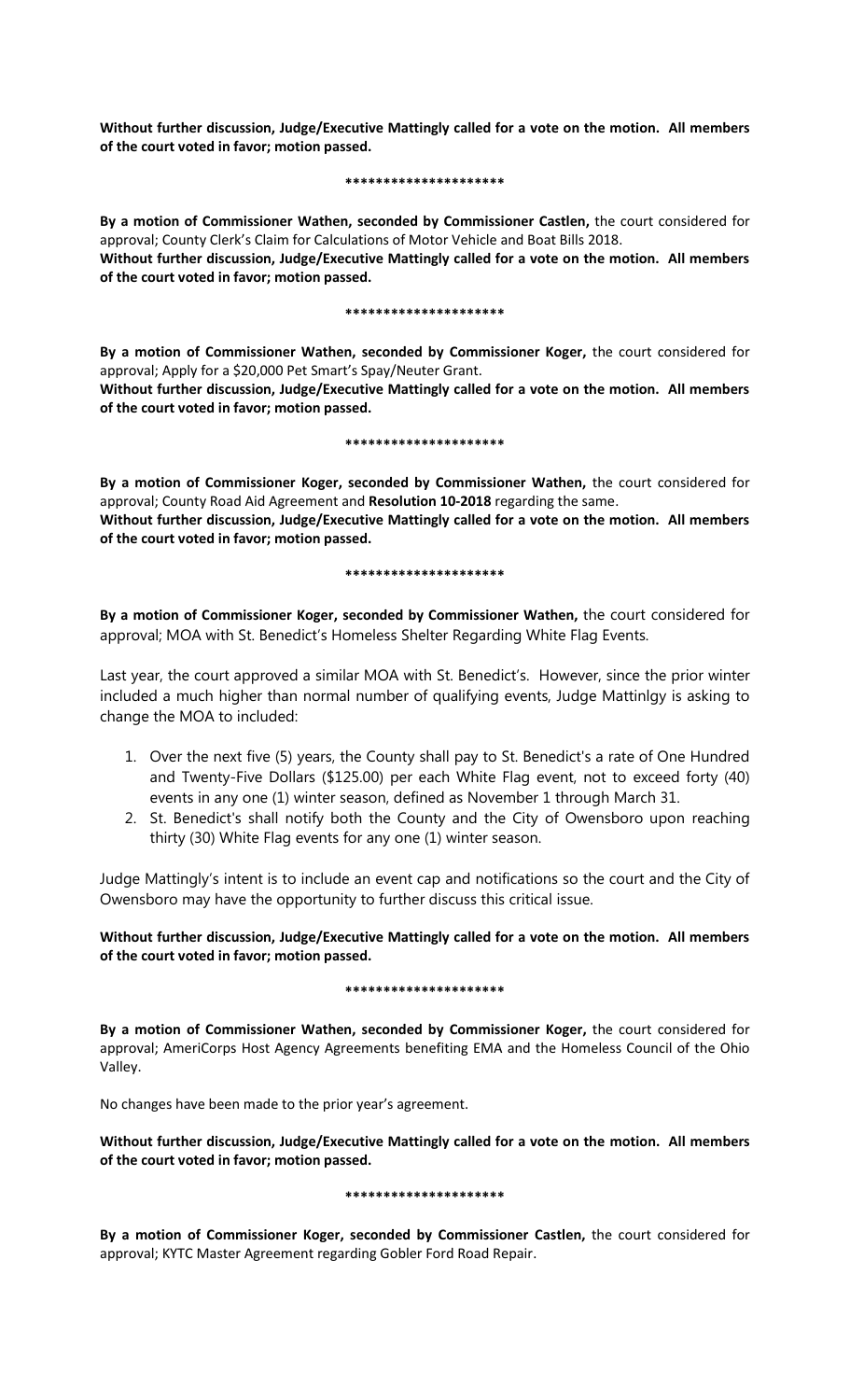County Engineer Mark Brasher explained, a portion of this road has cracked and the asphalt has slid. In order to repair the road, specifically designed rods will need to be inserted and the road corrected. This Master Agreement is with GeoStabilization International for \$84,750.

**Without further discussion, Judge/Executive Mattingly called for a vote on the motion. All members of the court voted in favor; motion passed.** 

#### **\*\*\*\*\*\*\*\*\*\*\*\*\*\*\*\*\*\*\*\*\***

**By a motion of Commissioner Castlen, seconded by Commissioner Wathen,** the court considered for approval; Contract with Weaver Consultants Group for Quality Control and Assurance on installation of Landfill gas collection system expansion.

This group will monitor the system installation process.

**Without further discussion, Judge/Executive Mattingly called for a vote on the motion. All members of the court voted in favor; motion passed.** 

#### **\*\*\*\*\*\*\*\*\*\*\*\*\*\*\*\*\*\*\*\*\***

**By a motion of Commissioner Wathen, seconded by Commissioner Castlen,** the court considered for approval; Report of Viewers regarding a portion of Pleasant Valley Road and Old Lee Rudy Road.

County Engineer Mark Brasher read the viewer's reports, which explained, no public inconvenience would occur if the above roads were discontinued.

**Without further discussion, Judge/Executive Mattingly called for a vote on the motion. All members of the court voted in favor; motion passed.** 

# **\*\*\*\*\*\*\*\*\*\*\*\*\*\*\*\*\*\*\*\*\***

**By a motion of Commissioner Castlen, seconded by Commissioner Koger,** the court considered for approval; Pay Viewers (Portion of Pleasant Valley Road & Old Lee Rudy Road).

**Without further discussion, Judge/Executive Mattingly called for a vote on the motion. All members of the court voted in favor; motion passed.** 

#### **\*\*\*\*\*\*\*\*\*\*\*\*\*\*\*\*\*\*\*\*\***

**By a motion of Commissioner Koger seconded by Commissioner Wathen,** the court considered for approval; Revised Fiscal Court Rate and Fee Schedule.

Purchasing Agent Jordon Johnson stated, "Daviess County Fiscal Court offers a variety of services/goods to the public for recreation and public health/sanitation. The rates of these services are reviewed regularly and are adjusted accordingly. Kentucky HB 366 has made several services offered by Daviess County Fiscal Court subject to sales and use tax. The affected services have the tax built into the new proposed rate."

**Without further discussion, Judge/Executive Mattingly called for a vote on the motion. All members of the court voted in favor; motion passed.** 

# **\*\*\*\*\*\*\*\*\*\*\*\*\*\*\*\*\*\*\*\*\***

**By a motion of Commissioner Koger, seconded by Commissioner Wathen,** the court considered for approval; Circuit Court Clerk Voice/Data Cabling Project at the Judicial Center and to award the quoted project to Phantom Electric for \$6,150.

Mr. Jonson noted, the Administrative Offices of the Courts has reviewed and approved this project and will fully reimburse the court.

**Without further discussion, Judge/Executive Mattingly called for a vote on the motion. All members of the court voted in favor; motion passed.** 

**\*\*\*\*\*\*\*\*\*\*\*\*\*\*\*\*\*\*\*\*\***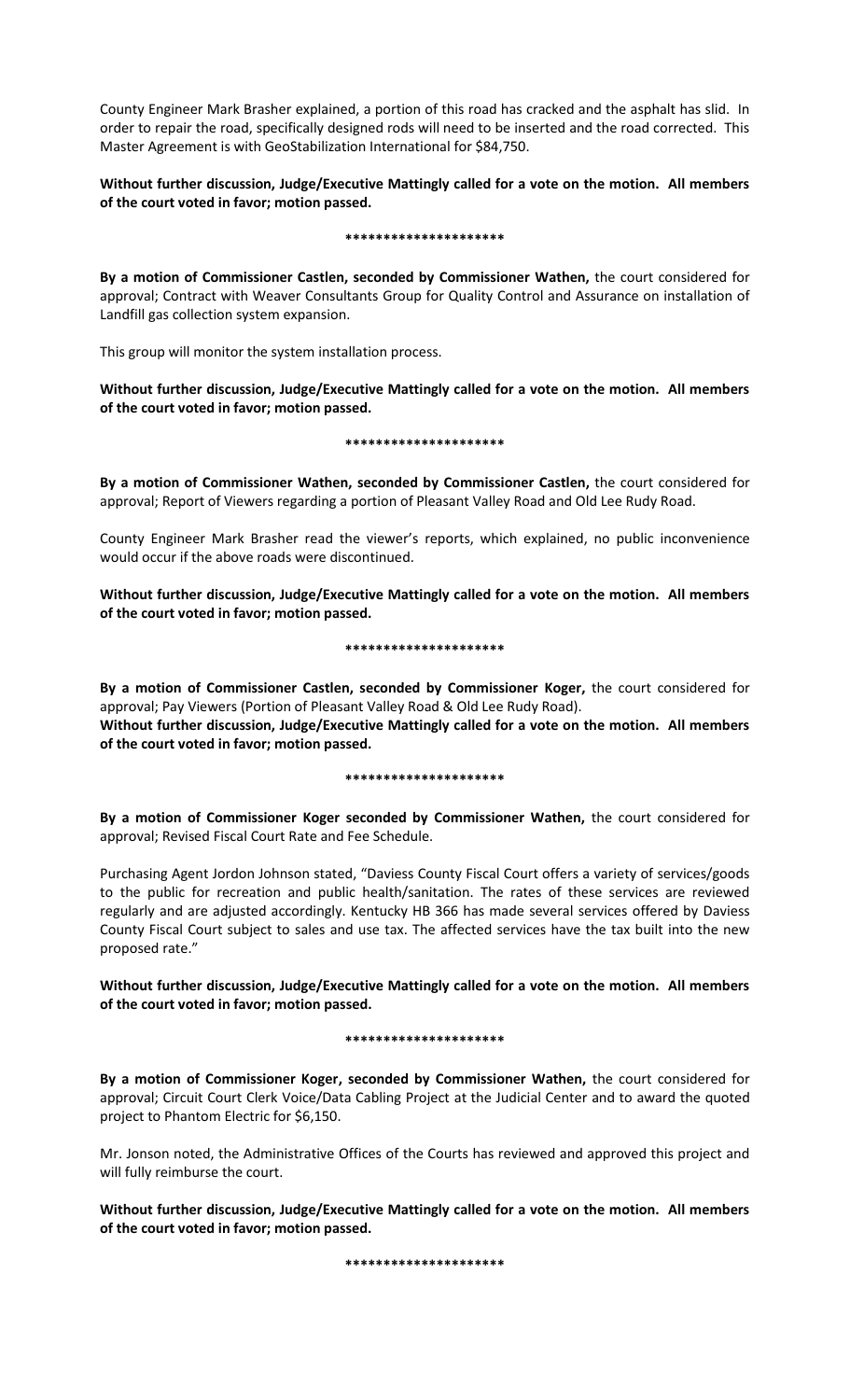Before the following motions, Judge Mattingly excused himself from the courtroom, due to a possible conflict of interest.

**By a motion of Commissioner Koger, seconded by Commissioner Wathen,** the court considered for approval; Award **Bid No. 14-2018:** Horse Fork Creek Spray Park Concrete Pad Project (Parks) to Nealen Excavating for \$84,000.

# **Without further discussion, COMMISSIONER CASTLEN called for a vote on the motion. All PRESENT members of the court voted in favor; motion passed.**

Following the above actions, Judge Mattingly returned to the courtroom.

**\*\*\*\*\*\*\*\*\*\*\*\*\*\*\*\*\*\*\*\*\***

**By a motion of Commissioner Castlen, seconded by Commissioner Wathen,** the court considered for approval; Advertise the following:

- **Bid No. 17-2018:** Judicial Center Window Seal Replacement (Maintenance)
- **Bid No. 18-2018:** Courthouse Grounds Lighting Replacement (Maintenance)
- **Bid No. 19-2018:** Snow Plow Equipment (Road)
- **Bid No. 20-2018:** One (1) New 3/4 Ton 4X4 Pickup Truck (Road)
- **Bid No. 21-2018:** One (1) New Single Axle Dump Truck (Road)
- **Bid No. 22-2018:** One (1) New Tandem Dump Truck (Road)

**Without further discussion, Judge/Executive Mattingly called for a vote on the motion. All members of the court voted in favor; motion passed.** 

# **\*\*\*\*\*\*\*\*\*\*\*\*\*\*\*\*\*\*\*\*\***

**By a motion of Commissioner Koger, seconded by Commissioner Castlen,** the court considered for approval; Hire Cody Garst as a Firefighter/EMT effective July 2, 2018.

**Without further discussion, Judge/Executive Mattingly called for a vote on the motion. All members of the court voted in favor; motion passed.** 

# **\*\*\*\*\*\*\*\*\*\*\*\*\*\*\*\*\*\*\*\*\***

**By a motion of Commissioner Wathen, seconded by Commissioner Castlen,** the court considered for approval; Hire William Garris as a temporary Solid Waste Heavy Equipment Operator effective July 5, 2018.

**Without further discussion, Judge/Executive Mattingly called for a vote on the motion. All members of the court voted in favor; motion passed.** 

# **\*\*\*\*\*\*\*\*\*\*\*\*\*\*\*\*\*\*\*\*\***

**By a motion of Commissioner Castlen, seconded by Commissioner Koger,** the court considered for approval; Hire Michael Roe and Christina Wathen as seasonal/part-time interns in the Administrative Dept. effective upon successful completion of pre-employment screenings.

**Without further discussion, Judge/Executive Mattingly called for a vote on the motion. All members of the court voted in favor, except Commissioner Wathen as he abstained; motion passed.** 

# **\*\*\*\*\*\*\*\*\*\*\*\*\*\*\*\*\*\*\*\*\***

**County Attorney Claud Porter presented in summary the following:**

- **First Reading of KOC 620.48 (2018); 3-2018** An Ordinance Relating to the Discontinuance of a Portion of Pleasant Valley Road.
- **First Reading of KOC 620.49 (2018); 4-2018** An Ordinance Relating to the Discontinuance of Old Lee Rudy Road.

**Comments:** No comments received.

**\*\*\*\*\*\*\*\*\*\*\*\*\*\*\*\*\*\*\*\*\***